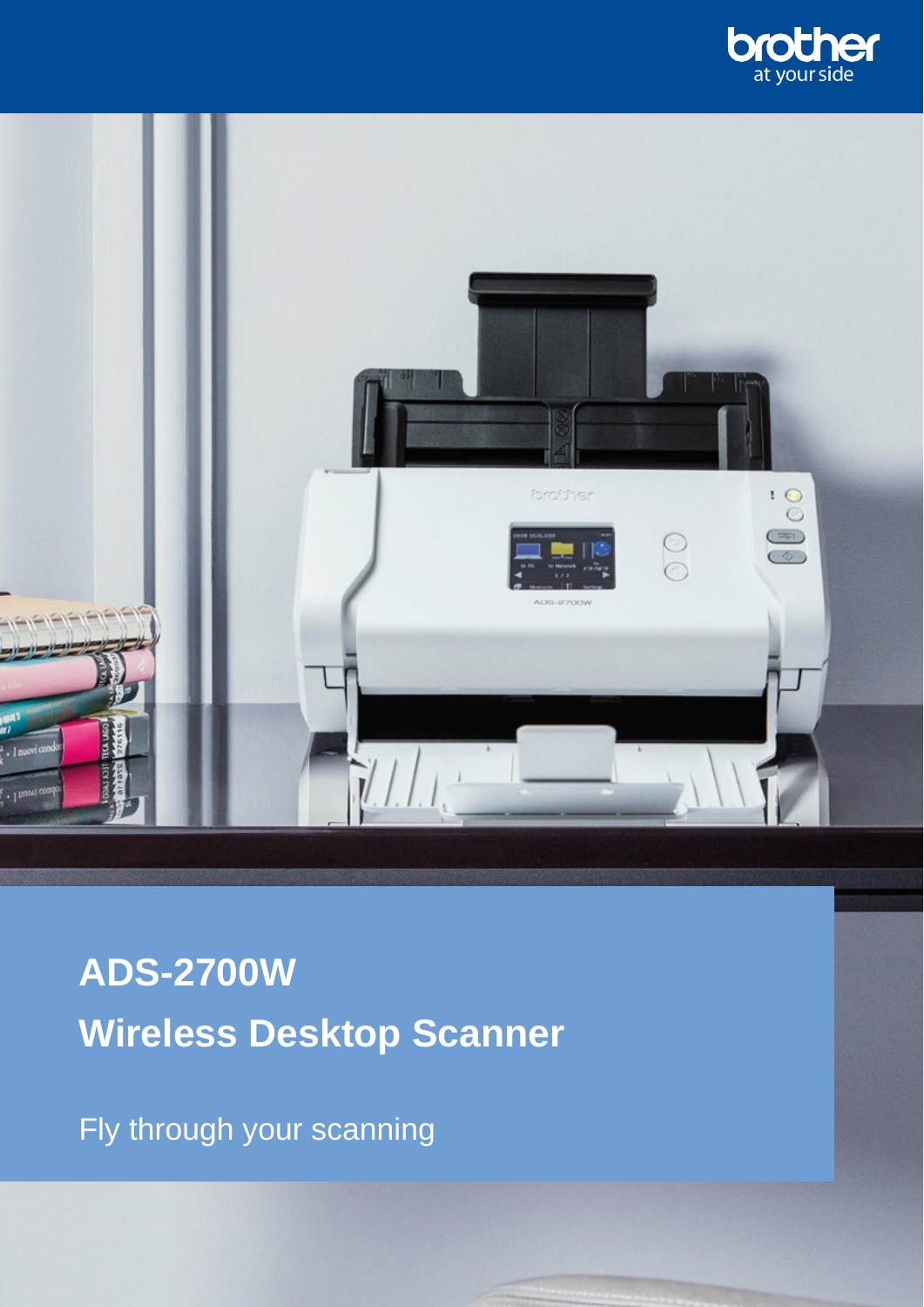The feature-rich, touchscreen operated ADS-2700W has been designed to be easily integrated into a network to enable teams on multiple devices to easily and quickly digitise a variety of business critical documents.



## **Key Features:**

- **A range of connectivity options including Wired LAN, wireless Wi-Fi network and Hi-Speed USB 2.0**
- **Simple operation and profile shortcuts via 7.1cm LCD colour touchscreen**
- **35ppm/70ipm 2-sided mono and colour scan speeds**
- **Zero-touch Auto Scan Start option**
- **50-sheet automatic document feeder (ADF) supporting mixed media including A4, plastic ID cards and receipts**
- **Scan to multiple locations including searchable PDF, file, email server, OCR, network folder, FTP/SFTP and USB flash drive**
- **Accurately capture up to 1200 x 1200dpi (interpolated) resolution**
- **Includes trusted document management and business card software for Windows PC and macOS**

## **Connect to the entire office with Ethernet or wireless**

Offering true network capability, the wired and wireless enabled Brother ADS-2700W desktop allows documents to be scanned directly to a network folder location, meaning that important documents can be collaborated on across teams and departments with ease.

## **Features at your fingertips via a 7.1cm LCD touchscreen**

Using the colour touchscreen, scanned documents can be sent instantly to pre-configured profiles, saving preparation time and cutting down on staff training. In addition, the Secure Function Lock 3.0 feature lets you restrict public access to certain machine functions to increase office security.

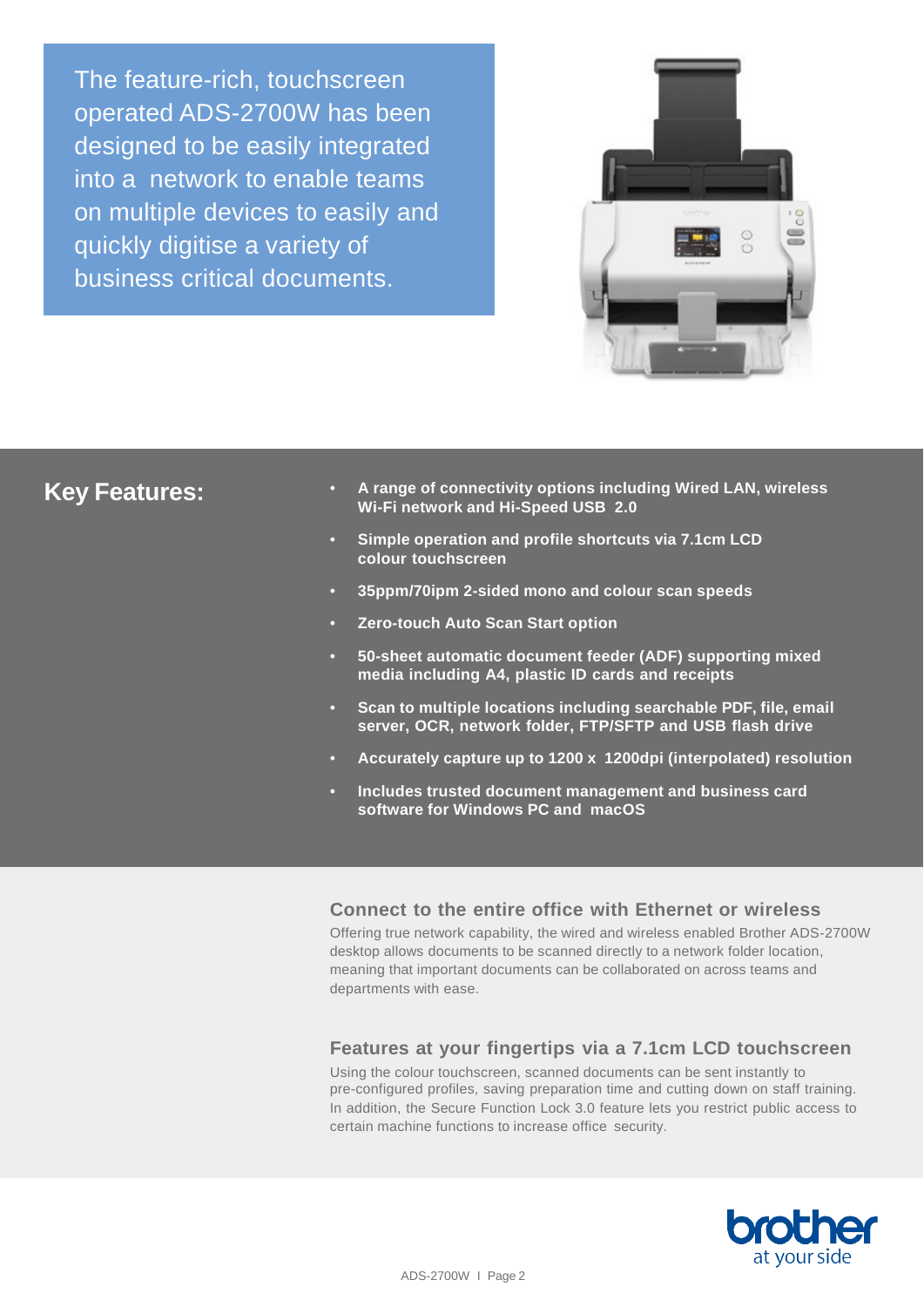| <b>General</b>                            | <b>Technology</b><br>Dual CIS<br>(contact Image)<br>Sensor)<br><b>Product Form Factor</b><br>Compact Sheet fed desktop<br>scanner<br><b>Local Interfaces</b><br>Hi-Speed USB 2.0, USB<br>Host (up to 64 GB)                                                                                                                                                                                                                            | <b>Backup Clock</b><br>Up to 24 hours<br><b>Networking</b><br>Integrated LAN<br>10Base-T/100Base-<br>TX.<br><b>WLAN IEEE</b><br>802.11b/g/n<br>(Infrastructure Mode)                                                                                                                                                                                          | <b>Control Panel</b><br>7.1cm LCD colour touch<br>screen, LED, Keys<br><b>Light Source</b><br><b>LED Array</b>                                                                                                                                                                                                                                       |
|-------------------------------------------|----------------------------------------------------------------------------------------------------------------------------------------------------------------------------------------------------------------------------------------------------------------------------------------------------------------------------------------------------------------------------------------------------------------------------------------|---------------------------------------------------------------------------------------------------------------------------------------------------------------------------------------------------------------------------------------------------------------------------------------------------------------------------------------------------------------|------------------------------------------------------------------------------------------------------------------------------------------------------------------------------------------------------------------------------------------------------------------------------------------------------------------------------------------------------|
| <b>Scan</b>                               | <b>Scan Speed Standard (A4)</b><br>Up to 35ppm (pages per<br>minute) colour and mono<br><b>Scan Speed 2-Sided (A4)</b><br>Up to 70 sides per minute<br>(35 sheets per minute)<br>colour and mono<br><b>Time to Start Scan after</b><br>positioning<br>1.5 secs (approx)                                                                                                                                                                | <b>Optical Scan Resolution</b><br>Up to 600 x 600dpi<br>(dots per inch)                                                                                                                                                                                                                                                                                       | <b>Interpolated Scan</b><br><b>Resolution</b> <sup>3</sup><br>Up to 1,200 x 1,200dpi<br>(dots per inch)                                                                                                                                                                                                                                              |
| <b>Scanner Functions</b>                  | <b>Supported file formats</b><br>Including TIFF (BW only),<br>JPEG (Greyscale/Colour),<br>PDF, Secured PDF, Signed<br>PDF, PDF/A-1b, Searchable<br><b>PDF</b><br><b>Direct Scan</b><br>Scan directly to a USB<br>flash memory drive and<br>into a PC without installing<br>any driver<br><b>Configurable Shortcuts</b><br>Create up to 20 personalised<br>shortcuts for quick and easy<br>access to your regular<br>scanning functions | <b>Scan to Email Server</b><br>Scan and share documents<br>via e-mail server<br>Scan to OCR <sup>3</sup><br>Scan documents directly<br>into your word processing<br>application for instant<br>editing<br>Scan to File <sup>3</sup><br>Scan to a file on your<br>computer<br>Scan to Image <sup>3</sup><br>Scan into your preferred<br>image editing software | <b>Scan to Network Folder</b><br>Scan documents to a<br>nominated folder on your<br>network without using a<br>Windows PC<br><b>Scan to SFTP/FTP</b><br>Scan documents directly to<br>a SFTP/FTP server<br>Scan Profile <sup>7</sup><br>Create up to 25 preset<br>network, FTP, SFTP, profiles<br>for an easy way to store<br>multiple scan settings |
| <b>Supplies and</b><br><b>Accessories</b> | <b>Carton Contents</b><br>ADS machine, detachable<br>ADF, Power Supply cord, AC<br>adapter, Quick setup guide,<br>Product safety guide, USB<br>Cable NOT included,<br>Warranty                                                                                                                                                                                                                                                         | <b>Roller Replacement Kit</b><br>Separation Roller x 1, Pick-<br>up Roller x 2, Brake Roller x<br>1 Roller Life - 100,000<br>sheets Part Number - PRK-<br>A3001                                                                                                                                                                                               | <b>Carrier Sheets (Pack of 2)</b><br>Life per sheet $-500$ Times<br>Part Number - CS-A3301                                                                                                                                                                                                                                                           |
|                                           |                                                                                                                                                                                                                                                                                                                                                                                                                                        |                                                                                                                                                                                                                                                                                                                                                               |                                                                                                                                                                                                                                                                                                                                                      |

1 Maximum number of scanned pages per month can be used to compare designed durability between like Brother products. For maximum scanner life, it is best to choose a scanner with a duty cycle that far exceeds your scan requirements

- 2 Free download from the Brother Solutions Cent[re http://solutions.brother.com](http://solutions.brother.com/)
- 3 All supported using downloadable software
- 4 Capacity varies dependent on paper weight.
- 5 Document sizes larger than A4, but not exceeding A3, can be scanned (single-side) using carrier sheet
- 6 Windows® Only
- 7 Windows® and Mac® only
- 8 Can scan documents longer than A4 size.
- When using brother (TWAIN) to scan at 300 dpi, the maximum scanning length is 5,000 mm
- 9 Windows server support scanner driveronly

All specifications correct at time of printing and are subject to change. Brother is a registered trademark of Brother Industries Ltd. Brand product names are registered trademarks or trademarks of their respective companies.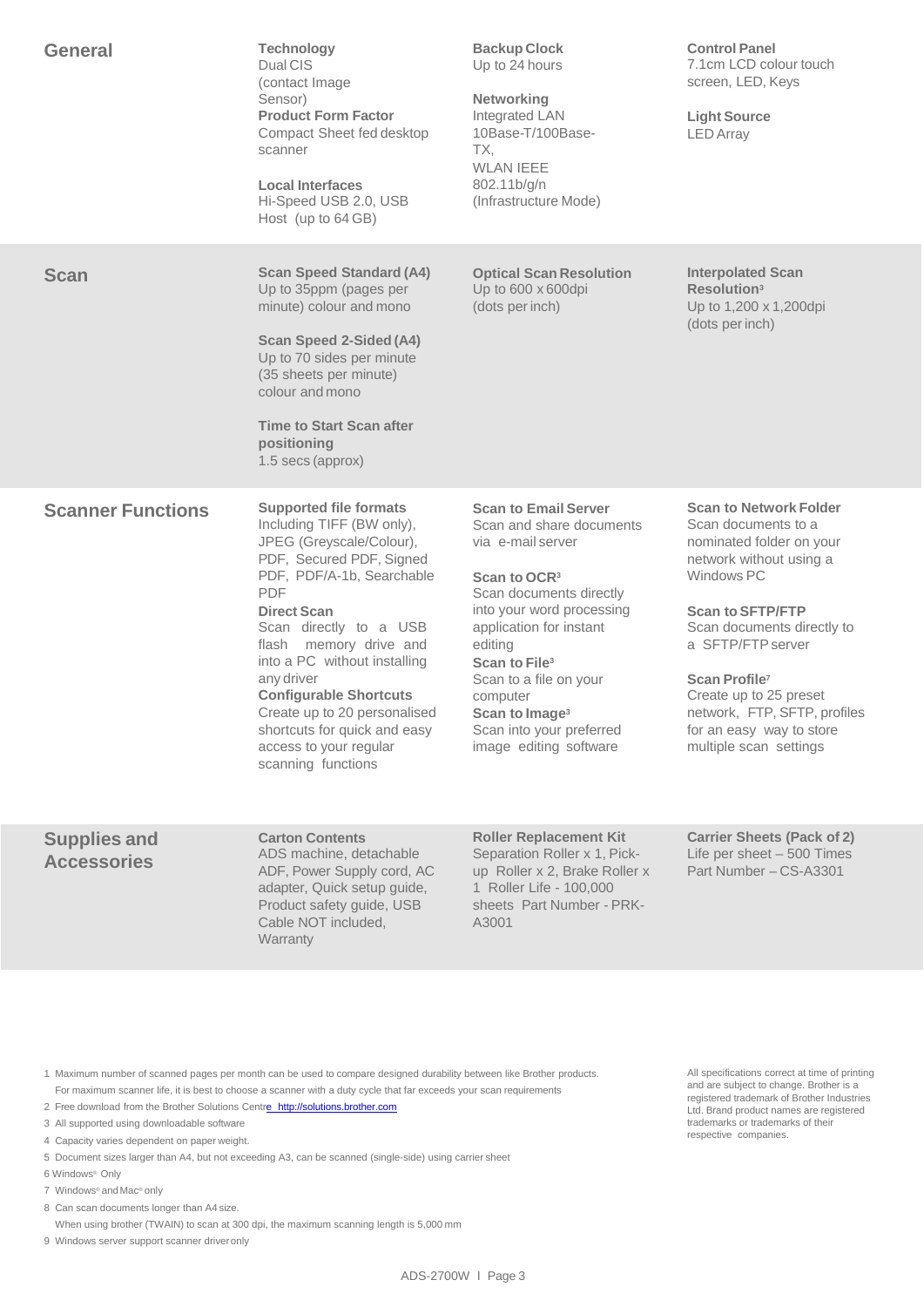| <b>Scanner Driver</b> <sup>2</sup>                                                                                                                                                                                                                                                                                                                                           | Windows®9<br>TWAIN 2.3. WIA<br>Windows 10 <sup>®</sup><br>$(32 \& 64 \text{ bit editions})$<br>Windows 8 <sup>®</sup><br>$(32 \& 64 \text{ bit editions})$<br>Windows $7^{\circ}$<br>(SP1 32 & 64 bit editions)<br>Windows XP® (32 bit SP3<br>only) Windows® Server 2012,<br>2012R2, 2008R2(SP1) | <b>Macintosh</b><br><b>TWAIN 1.9 &amp; ICA</b><br>macOS 10.10.x, 10.11.x,<br>10.12.x                  | Linux<br><b>SAN</b><br>E.                                                                                                                                                              |
|------------------------------------------------------------------------------------------------------------------------------------------------------------------------------------------------------------------------------------------------------------------------------------------------------------------------------------------------------------------------------|--------------------------------------------------------------------------------------------------------------------------------------------------------------------------------------------------------------------------------------------------------------------------------------------------|-------------------------------------------------------------------------------------------------------|----------------------------------------------------------------------------------------------------------------------------------------------------------------------------------------|
| Software <sup>2</sup> for<br><b>Windows®</b>                                                                                                                                                                                                                                                                                                                                 | <b>iPS for PC Win</b><br>iPS - Easy to use scan<br>software from Brother offering<br>advanced image processing<br><b>Nuance<sup>®</sup> PaperPort 14 SE</b><br>Document<br>management<br>and sharing program                                                                                     | NewSoft <sup>®</sup> Presto!® BizCard<br><b>OCR</b><br>Global business card<br>management<br>solution | <b>Remote Setup</b><br>Allows the user to set-up<br>the scanner from their PC                                                                                                          |
| Software <sup>2</sup> for<br>macOS <sup>®</sup>                                                                                                                                                                                                                                                                                                                              | <b>iPS</b> for macOS<br>iPS - Easy to use scan<br>software from Brother offering<br>advanced image processing                                                                                                                                                                                    | NewSoft <sup>®</sup> Presto!®<br><b>PageManager®</b><br>Document management<br>and sharing program    | NewSoft <sup>®</sup> Presto!®<br><b>BizCard OCR</b><br>Global business card<br>management<br>solution<br><b>Remote Setup</b><br>Allows the user to set-up<br>the scanner from their PC |
| <b>Media Specifications</b>                                                                                                                                                                                                                                                                                                                                                  | <b>Paper Input / Output</b><br>Up to 50 sheets <sup>4</sup><br>Paper Size Multi <sup>5</sup><br>Width 51 - 215.9mm, Length<br>$51 - 355.6$ mm                                                                                                                                                    | Long paper Scanning <sup>8</sup><br>Width 51 - 215.9mm, Length<br>5000mm                              | <b>Paper Weight</b><br>50gsm - 209gsm<br><b>Plastic Card Thickness</b><br>Embossed up to 1.32mm                                                                                        |
| <b>Brother Mobile Apps</b>                                                                                                                                                                                                                                                                                                                                                   | iPrint&Scan<br>Scan directly to a mobile<br>device running Android<br>Operating system, iOS,<br>Windows <sup>®</sup> mobile Operating<br><b>System</b>                                                                                                                                           |                                                                                                       |                                                                                                                                                                                        |
| <b>Network</b><br><b>Management</b><br><b>Utilities</b>                                                                                                                                                                                                                                                                                                                      | <b>Embedded Web Server</b><br>Web based scanner<br>management software<br>embedded onto the<br>machine                                                                                                                                                                                           | <b>BRAdmin Light 2,6</b><br>LAN and WAN<br>management software                                        |                                                                                                                                                                                        |
| 1 Maximum number of scanned pages per month can be used to compare designed durability between like Brother products.<br>For maximum scanner life, it is best to choose a scanner with a duty cycle that far exceeds your scan requirements<br>2 Free download from the Brother Solutions Centre http://solutions.brother.com<br>3 All supported using downloadable software | All specifications correct at time of printing<br>and are subject to change. Brother is a<br>registered trademark of Brother Industries<br>Ltd. Brand product names are registered<br>trademarks or trademarks of their                                                                          |                                                                                                       |                                                                                                                                                                                        |

3 All supported using downloadable software

4 Capacity varies dependent on paper weight.

5 Document sizes larger than A4, but not exceeding A3, can be scanned (single-side) using carrier sheet

6 Windows® Only

7 Windows<sup>®</sup> and Mac<sup>®</sup> only

8 Can scan documents longer than A4 size.

When using brother (TWAIN) to scan at 300 dpi, the maximum scanning length is 5,000 mm

9 Windows server support scanner driveronly

respective companies.